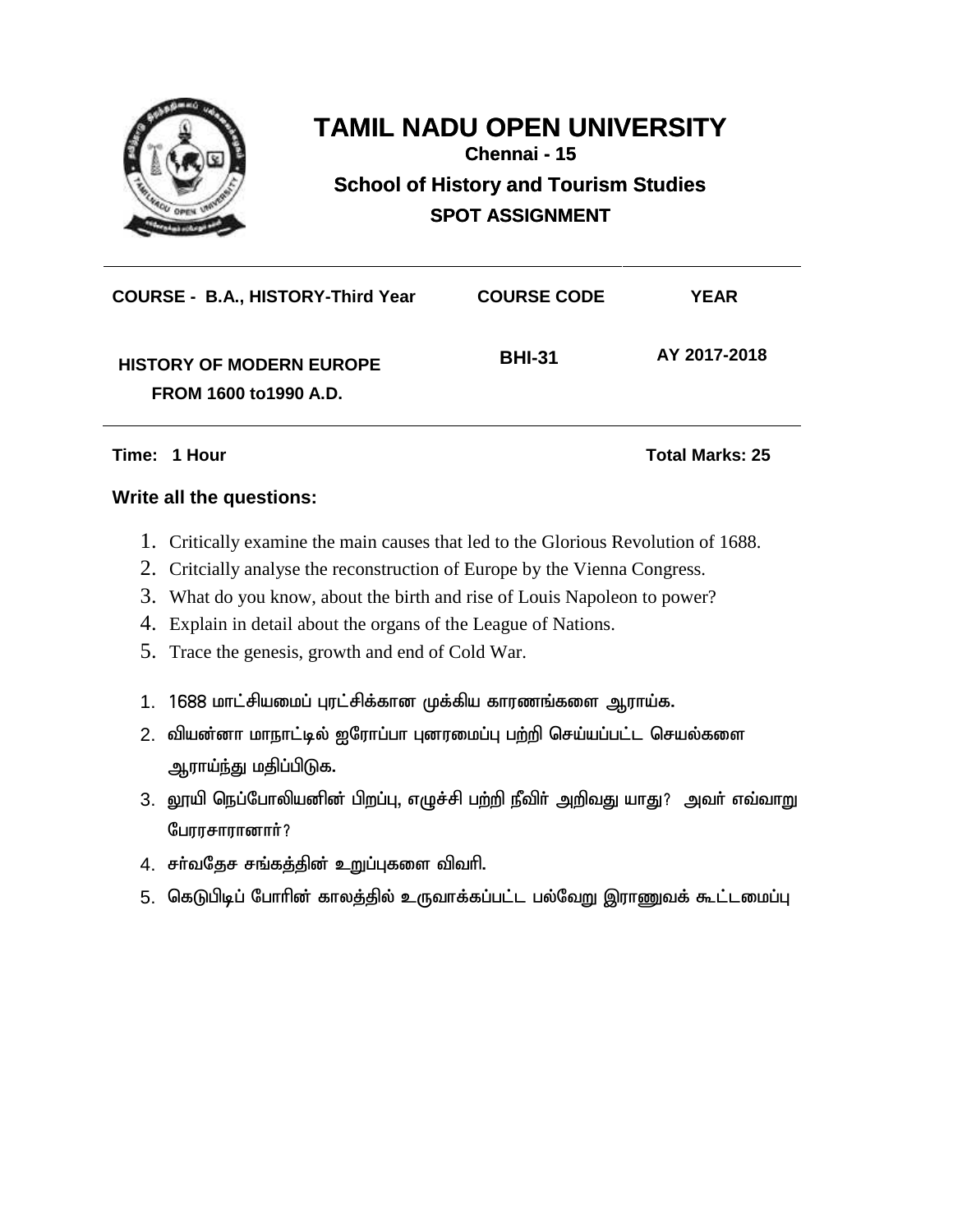

| <b>COURSE - B.A., HISTORY- Third Year</b>    | <b>COURSE</b><br><b>CODE</b> | <b>YEAR</b>      |
|----------------------------------------------|------------------------------|------------------|
| <b>HISTORY OF U.S.A. FROM 1775-1960 A.D.</b> | <b>BHI-32</b>                | $AY$ 2017 - 2018 |

**Time: 1 Hour Total Marks: 25**

- 1. Examine the course of War of American Independence.
- 2. Estimate the career and achievements of George Washington.
- 3. Describe the causes, course and the results of civil war in America.
- 4. Critically examine the foreign policy of Woodrow Wilson.
- 5. Examine the foreign policy of U.S since 1945.
- 1. அமெரிக்க விடுதலைப் போரைப்பற்றி விளக்குக.
- 2. ஜாா்ஜ் வாஷிங்டனின் வாழ்க்கை, அவரது சாதனைகளை பற்றி மதிப்பிடுக.
- 3. அமெரிக்காவில் நடைபெற்ற உள்நாட்டுப் போரின் காரணங்கள் அதன் போக்கு அதன் விளைவுகள் <u>குறித்து</u> வா்ணிக்கவும்.
- 4. உட்ரோ வில்சனின் வெளியுறவுக் கொள்கை பற்றி ஆய்க.
- 5. 1945லிருந்து அமெரிக்க ஐக்கிய நாட்டு வெளிநாட்டுக் கொள்கை பற்றி ஆராய்க.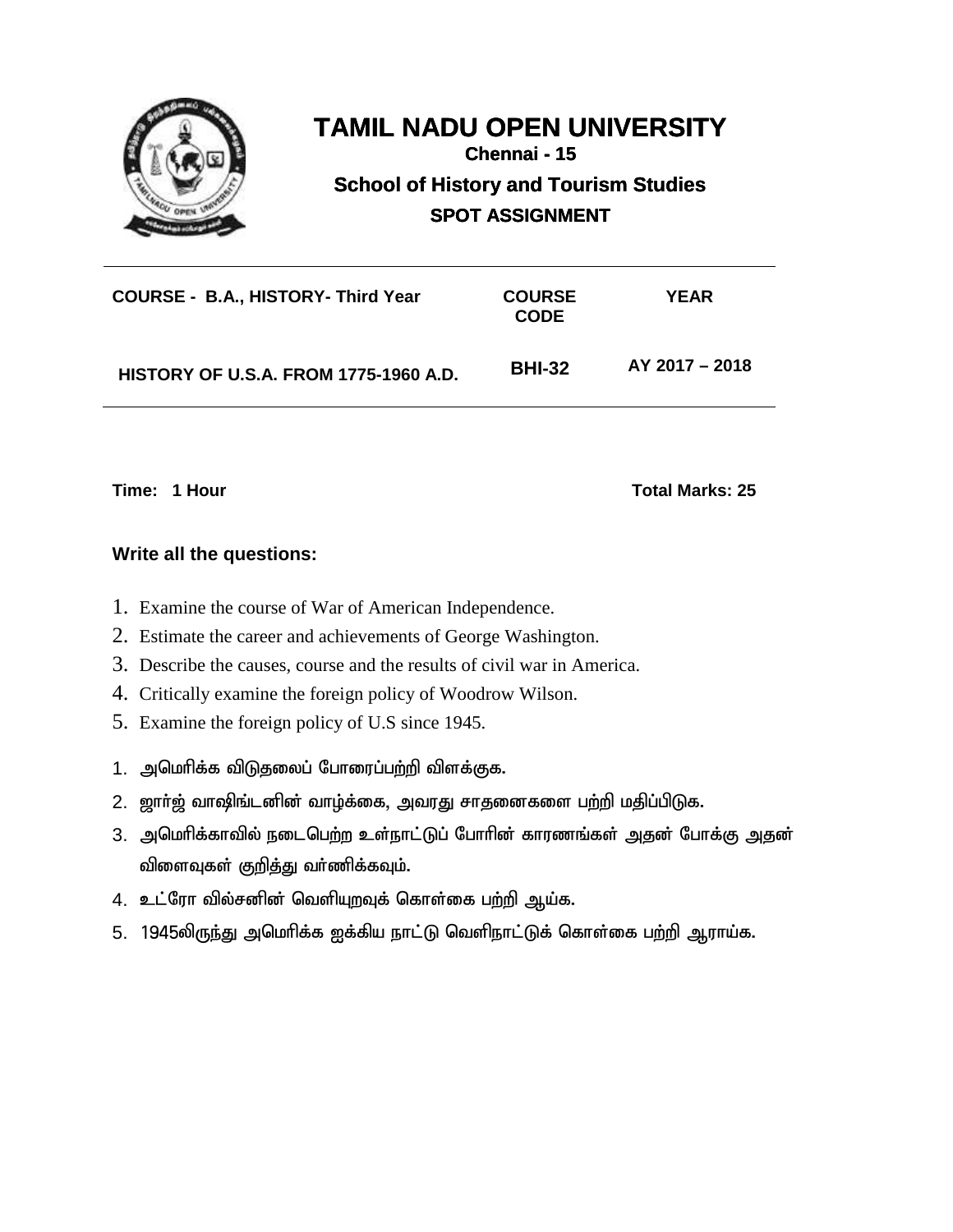

| COURSE - B.A., HISTORY- Third Year              | <b>COURSE</b><br><b>CODE</b> | <b>YEAR</b>    |
|-------------------------------------------------|------------------------------|----------------|
| <b>HISTORY OF CHINA</b><br>FROM 1839 -1990 A.D. | <b>BHI-33</b>                | AY 2017 - 2018 |

**Time: 1 Hour Total Marks: 25**

- 1. Explain how did the Manchus occupy China.
- 2. Bring out the causes for the revolution of 1911.
- 3. Explain the causes and results of the May 4 Movement.
- 4. Bring out the cause of the defeat of the Kuomintang.
- 5. Describe the main aims of China in her relationship with other countries.
- 1. எவ்வாறு மஞ்சு மரபினர் சீனாவைக் கைப்பற்றியது என்பதை விளக்குக.
- 2. 1911-ஆம் ஆண்டு புரட்சிக்கான காரணங்களை வெளிக்கொனர்க.
- 3. மே நான்காம் நாள் இயக்கத்தின் விளைவுகளையும் காரணங்களையும் விளக்குக.
- 4. குவாமின்டாங் கட்சியின் தோல்விக்கான காரணங்களைக் கூறுக.
- 5. சீனாவிற்கும் இந்தியாவிற்கும் இடையிலான கசப்பான உறவுகளுக்கான காரணங்களை எழுதுக.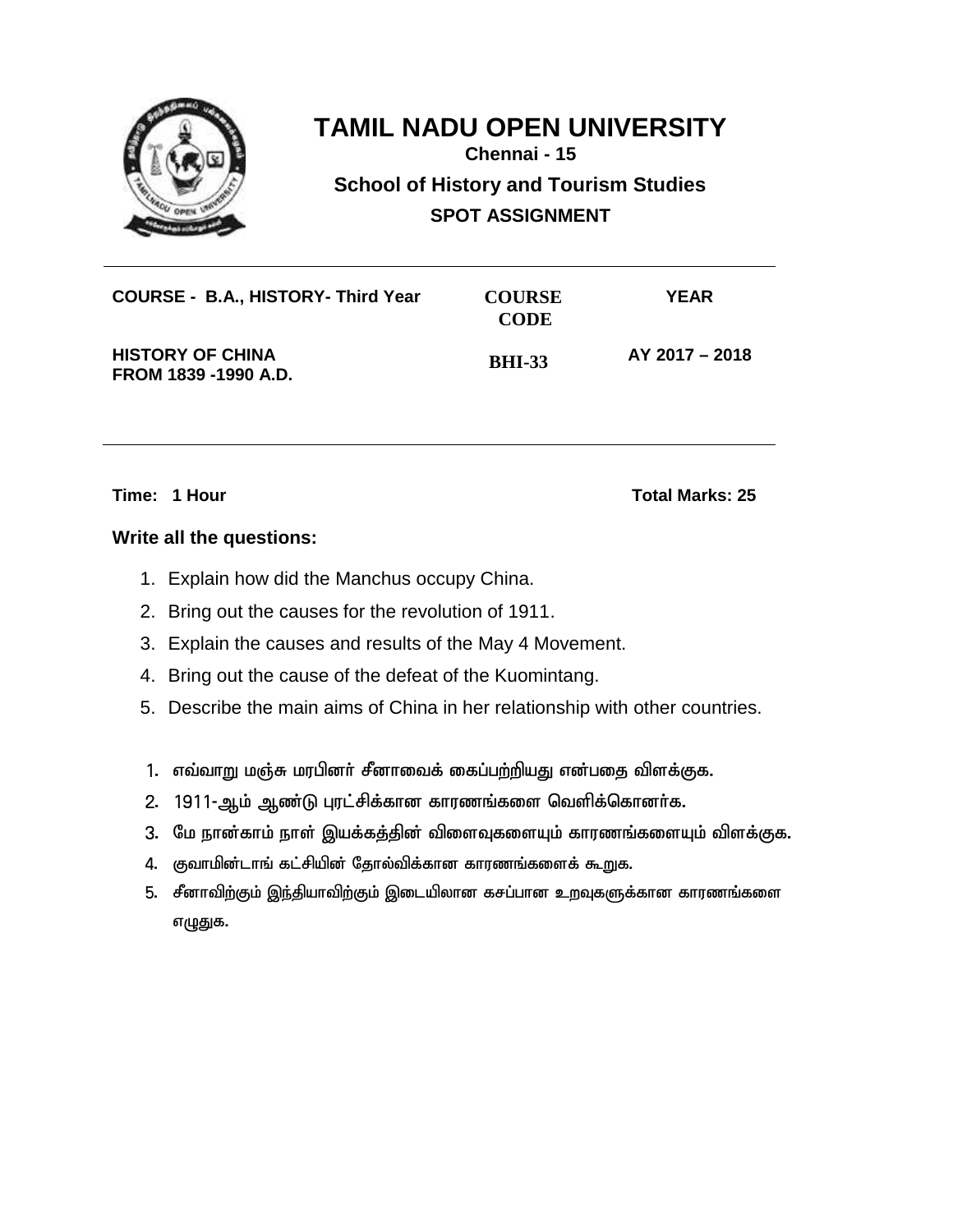

| <b>COURSE - B.A., HISTORY- Third Year</b> | <b>COURSE</b><br><b>CODE</b> | <b>YEAR</b>      |
|-------------------------------------------|------------------------------|------------------|
| <b>HUMAN RIGHTS PERSPECTIVES</b>          | <b>RHI-34</b>                | $AY$ 2017 - 2018 |

**Time: 1 Hour Total Marks: 25**

- 1. Examine the theories of Human Rights.
- 2. Identify the rights that are protected by International Covenant on Economic, Social and Cultural Rights.
- 3. What contribution might the International Criminal Court make to the regulation of Human Rights worldwide?
- 4. How are the refugees protected by UNHCR?
- 5. Write an essay on the functioning of the State Human Rights Commission.
- 1. மனித உரிமை குறித்த கோட்பாடுகளை ஆய்க.
- 2. பொருளாதார சமூக பன்பாடு உரிமைகளுக்கான பன்னாட்டு இணக்க ஒப்பந்தத்தில் கூறப்பட்டுள்ள உரிமைகளை விளக்குக.
- 3. மனித உரிமைகளை உலகளாவிய கூட்டமாக மாற்றுவதற்க்கு சர்வதேச குற்றவியல் நீதிமன்றங்களின் பங்களிப்பு யாவை.
- 4. அகதிகளுக்கான ஐக்கிய நாடுகள் உயர் ஆணையம் அகதிகளை எவ்வாறு பாதுகாக்கிறது?
- 5. மாநில மனித உரிமைகள் ஆணையத்தின் செயல்பாடுகள் குறித்து ஒரு கட்டுரை வரைக.